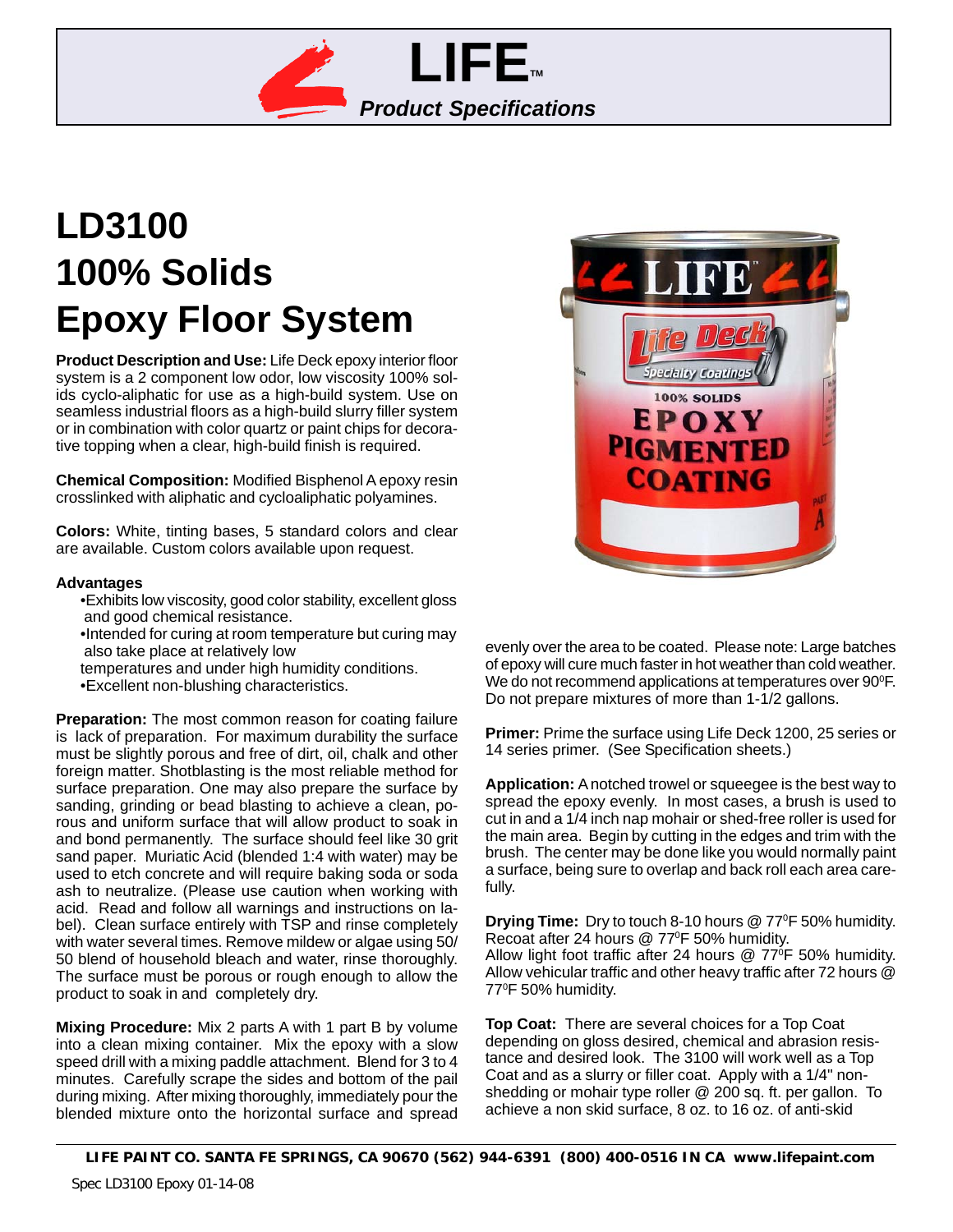additive may be added per gallon. Be sure to keep aggregate mixed well by stirring occasionally.

**Limitations:** Application at ambient temperature below 50° F is not recommended. Exposure to temperatures exceeding  $160^\circ$  F for prolonged periods is not recommended.

**Clean-Up:** Removed uncured 3100 from tools and equipment with a suitable solvent. Cured material may only be removed mechanically.

**Storage:** Store in a dry area, between 50° F and 95° F. Protect from direct sunlight.

## **Health Precautions:**

Please read Material Safety Data Sheet before beginning work with this product

Component A - IRRITANT - Prolonged skin or eye contact may cause sensitization and irritation.

Component B - IRRITANT - Contact with skin or eyes may cause severe burns.

#### **First Aid:**

Skin Contact: Wash thoroughly with soap and water. Eye Contact: Flush immediately with clean water and contact a physician.

Respiratory Problems: Remove affected person to fresh air immediately and contact a physician.

Hygiene: Wash hands immediately after use. Wash clothing before reuse.

**Spills:** Collect with absorbent material. Remaining film may be removed with a suitable solvent.

Disposal: Dispose of in accordance with local, state and federal regulations.

#### **WARNING**

KEEP CONTAINER CLOSED WHEN NOT IN USE. KEEP OUT OF REACH OF CHILDREN. NOT FOR IN-TERNAL CONSUMPTION. FOR PROFESSIONAL USE ONLY BY A QUALIFIED TECHNICIAN. Consult the Material Safety Data Sheet for further health and safety information.

#### **Technical Data Test**

| Viscosity (cps.) --------------------------- 700           |
|------------------------------------------------------------|
| Gel Time (100g mass/mins.) ----------- 38                  |
| Tensile Strength* (psi) ------------------- 7400           |
| Tensile Strength* (ksi) ------------------- n/a            |
| ASTM-D-638-86                                              |
| Tensile Elongation % --------------------- 4.9             |
| Heat Deflection Temperature C* ------ 47                   |
| Shore D Hardness*----------------------- 87                |
| Barcol Hardness* ------------------------ 74               |
| Bond Strength psi ------------------------ 1200            |
| (mild steel to mild steel)                                 |
| Color (Gardner) --------------------------- <1(clear only) |
| Thin Film Set Times, hrs.(70 °F) ------ 4.5                |

Flexural Strength (psi) ------------------- 5350  $*$  Properties determined after 7 days cure at 25 $\mathrm{^{\circ} C}$ 

## **Chemical Resistance**

Excellent against

- Water
	- Dilute mineral acids
	- Alkalies
	- Detergent solutions
	- Certain solvents including
	- 1,1,1-trichloroethane
- Moderate against • organic acids
	- denatured alcohol
	- certain hydrocarbon solvents including toluene

Poor against

• ketones

• glycol ethers

0 grams/liter is the maximum V.O.C. of the "A" and "B" Mixture of this product

This product contains chemicals known to the State of California to cause cancer, birth defects and reproductive harm. WARNING! If you scrape, sand or remove old paint, you may release lead dust. LEAD IS TOXIC. Contact the National Lead Information Hotline at 1-800-424-LEAD or log on to www.epa.gov/ lead.CAUTION: Do not take internally. Close container after each use. KEEP OUT OF REACH OF CHILDREN. NON-PHOTOCHEMICALLY REACTIVE.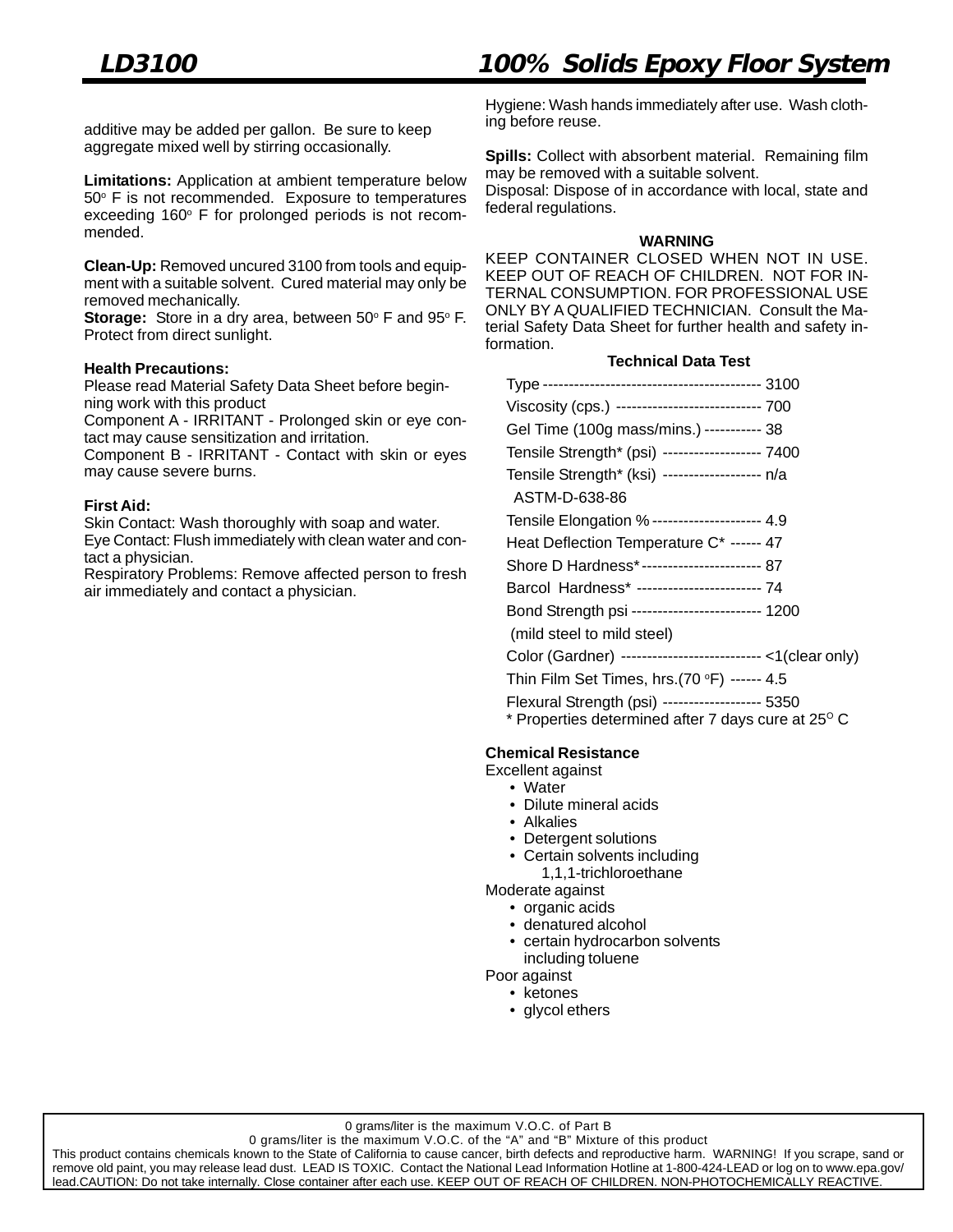



# **LD3100 Liquid Granite Floor System Broad Casted Color Chips Interior System**

**Description:** Liquid Granite is a 100% solids epoxy, floor coating system with acrylic chip sprinkled into the pigmented base coat and sealed with clear epoxy or urethane top coat.

**Uses:** Liquid Granite is designed to be used on showroom floors, restaurant floors, garage floors, recreation rooms, washrooms and kitchens. Liquid Granite is a decorative, durable and chemical resistant coating which makes it perfect for residential, commercial and industrial applications.

# **Advantages**

- Chemical Resistant
- Durable
- **Decorative**
- High Build
- **Seamless**
- Easy to Clean
- USDA Approved
- Choice of Colors

# **Packaging:**

3100 epoxy, 1200 Epoxy: 1-1/2 gallon kits Paint Chips: 10 lb. bags. & 55 lb. boxes

**Inspection:** Surface must be structurally sound, dry and free of oil, grease, curing, agents, dirt, dust or any other foreign material that may prevent proper adhesion.

**Surface Preparation:** Prepare the surface by sanding, grinding, water blasting, sand blasting or shot blasting. Clean surface entirely with TSP and rinse completely with water several times. Remove mildew or algae using 50/50 blend of household beach and water, rinse thoroughly. Cracks should be filled with LD7200 Epoxy Paste according to the manufacturer's instructions. All expansion joints should be honored and filled with 7100 Epoxy Joint Filler or equivalent.

**Primer Application:** Apply LD 1200 epoxy primer at the rate of 300 sq. ft. per gallon. Allow to cure overnight. Be sure to read the Product Data Sheet for application procedures.

**Base Coat Application:** Apply LD 3100 pigmented epoxy base at the rate of 175- 225 sq. ft. per gallon. Broadcast pre-mixed color chips into the wet base coat until no shiny spots are evident, approximately 10 sq. ft. per pound. After the base coat has cured, sweep excess chips and sand or scrape aggressively with drywall scraper. Sweep again and vacuum loose chips.

**Application Top Coat:** If application is interior, apply LD 3100 Epoxy at approximately 150-200 sq. ft. per gallon. If application is exterior, apply LD CRU (Chemical Resistant Urethane) at approximately 200 sq. ft. per gallon. After first coat has dried you may sand or scrape rough spots and apply a second coat of LD3100 Epoxy or LD CRU (Chemical Resistant Urethane) at approximately 200-300 sq. ft. per gallon. Be sure to read the Product Information Sheet for application procedures.

**Protection of Finished Work:** Prohibit traffic on floor for 48 hours after installation. Avoid heavy abrasion and chemical exposure for 5 days.

## **Limitations**

- Be sure to read individual product info sheets.
- Be sure to read individual product line sheets<br>• Do not apply in temperatures below 50<sup>o</sup> F or R apply in temperatures be<br>temperatures above 95<sup>0</sup> F.
- For interior use only unless protected by a UV resistant coating.
- Heavier top coat may become slippery.

**Clean Up:** Uncured material can be removed with a solvent. Cured material can only be removed mechanically.